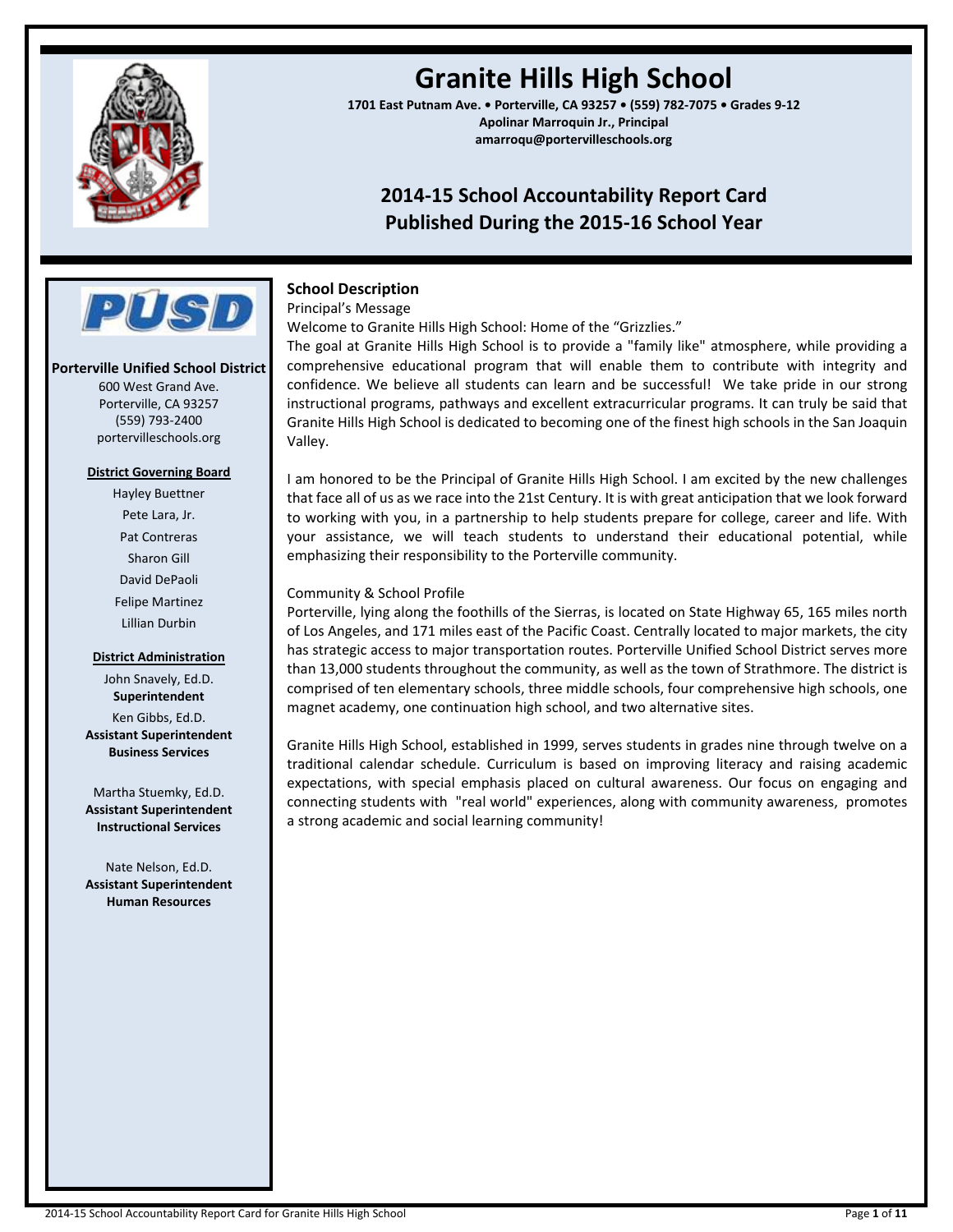## **About the SARC**

By February 1 of each year, every school in California is required by state law to publish a School Accountability Report Card (SARC). The SARC contains information about the condition and performance of each California public school. Under the Local Control Funding Formula (LCFF) all local educational agencies(LEAs) are required to prepare a Local Control Accountability Plan (LCAP), which describes how they intend to meet annual school-specific goals for all pupils, with specific activities to address state and local priorities. Additionally, data reported in an LCAP is to be consistent with data reported in the SARC.

- For more information about SARC requirements, see the California Department of Education (CDE) SARC Web page at http://www.cde.ca.gov/ta/ac/sa/.
- For more information about the LCFF or LCAP, see the CDE LCFF Web page at http://www.cde.ca.gov/fg/aa/lc/.
- For additional information about the school, parents/guardians and community members should contact the school at (559) 782-7075 or the district office.

| 2014-15 Student Enrollment by Grade Level       |     |  |  |  |  |
|-------------------------------------------------|-----|--|--|--|--|
| <b>Number of Students</b><br><b>Grade Level</b> |     |  |  |  |  |
| lGrade 9                                        | 388 |  |  |  |  |
| Grade 10                                        | 320 |  |  |  |  |
| <b>Grade 11</b>                                 | 288 |  |  |  |  |
| lGrade 12<br>217                                |     |  |  |  |  |
| <b>Total Enrollment</b><br>1,213                |     |  |  |  |  |

| 2014-15 Student Enrollment by Group        |                                    |  |  |  |
|--------------------------------------------|------------------------------------|--|--|--|
| Group                                      | <b>Percent of Total Enrollment</b> |  |  |  |
| <b>Black or African American</b>           | 0.7                                |  |  |  |
| American Indian or Alaska Native           | 1.2                                |  |  |  |
| Asian                                      | 1.5                                |  |  |  |
| <b>Filipino</b>                            | 0.4                                |  |  |  |
| <b>Hispanic or Latino</b>                  | 84.6                               |  |  |  |
| <b>Native Hawaiian or Pacific Islander</b> | 0.7                                |  |  |  |
| White                                      | 10.3                               |  |  |  |
| <b>Two or More Races</b>                   | 0.7                                |  |  |  |
| <b>Socioeconomically Disadvantaged</b>     | 90.4                               |  |  |  |
| <b>English Learners</b>                    | 16.2                               |  |  |  |
| <b>Students with Disabilities</b>          | 4.9                                |  |  |  |
| <b>Foster Youth</b>                        | 0.7                                |  |  |  |

## **A. Conditions of Learning**

#### **State Priority: Basic**

The SARC provides the following information relevant to the Basic State Priority (Priority 1):

- Degree to which teachers are appropriately assigned and fully credentialed in the subject area and for the pupils they are teaching;
- Pupils have access to standards-aligned instructional materials; and
- School facilities are maintained in good repair.

| <b>Teacher Credentials</b>                         |           |       |           |  |  |  |
|----------------------------------------------------|-----------|-------|-----------|--|--|--|
| <b>Granite Hills High School</b>                   | $13 - 14$ | 14-15 | $15 - 16$ |  |  |  |
| <b>With Full Credential</b>                        | 49        | 49    | 54        |  |  |  |
| <b>Without Full Credential</b>                     | O         | 0     | 3         |  |  |  |
| <b>Teaching Outside Subject Area of Competence</b> | 0         | 0     | 4         |  |  |  |
| <b>Porterville Unified School District</b>         | 13-14     | 14-15 | $15 - 16$ |  |  |  |
| <b>With Full Credential</b>                        |           |       | 622       |  |  |  |
| <b>Without Full Credential</b>                     |           |       | 26        |  |  |  |
| <b>Teaching Outside Subject Area of Competence</b> |           |       | 16        |  |  |  |

| <b>Teacher Misassignments and Vacant Teacher Positions at this School</b> |  |  |  |  |  |  |  |
|---------------------------------------------------------------------------|--|--|--|--|--|--|--|
| <b>Granite Hills High School</b><br>13-14<br>15-16<br>14-15               |  |  |  |  |  |  |  |
| <b>Teachers of English Learners</b>                                       |  |  |  |  |  |  |  |
| <b>Total Teacher Misassignments</b>                                       |  |  |  |  |  |  |  |
| <b>Vacant Teacher Positions</b>                                           |  |  |  |  |  |  |  |

"Misassignments" refers to the number of positions filled by teachers who lack legal authorization to teach that grade level, subject area, student group, etc. Total Teacher Misassignments includes the number of Misassignments of Teachers of English Learners.

#### **Core Academic Classes Taught by Highly Qualified Teachers**

| 2014-15 Percent of Classes In Core Academic Subjects<br><b>Core Academic Classes Taught by Highly Qualified Teachers</b>                       |      |     |  |  |  |  |
|------------------------------------------------------------------------------------------------------------------------------------------------|------|-----|--|--|--|--|
| <b>Not Taught by Highly</b><br><b>Taught by Highly</b><br><b>Location of Classes</b><br><b>Qualified Teachers</b><br><b>Qualified Teachers</b> |      |     |  |  |  |  |
| <b>This School</b>                                                                                                                             | 94.3 | 5.7 |  |  |  |  |
| <b>Districtwide</b>                                                                                                                            |      |     |  |  |  |  |
| <b>All Schools</b>                                                                                                                             | 95.0 | 5.0 |  |  |  |  |
| <b>High-Poverty Schools</b>                                                                                                                    | 95.0 | 5.0 |  |  |  |  |
| <b>Low-Poverty Schools</b>                                                                                                                     | 0.0  | 0.0 |  |  |  |  |

High-poverty schools are defined as those schools with student eligibility of approximately 40 percent or more in the free and reduced price meals program. Low-poverty schools are those with student eligibility of approximately 39 percent or less in the free and reduced price meals program.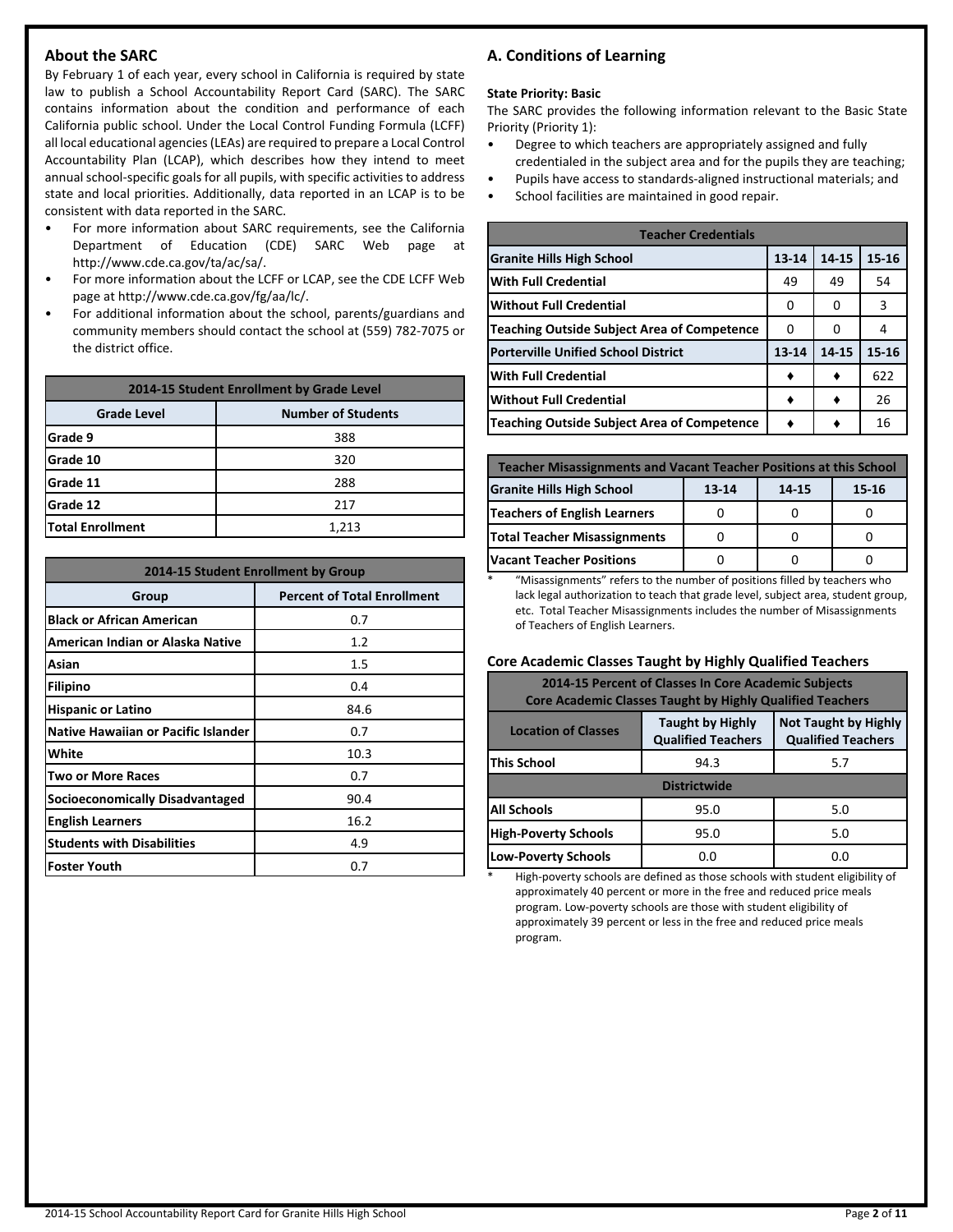## **Quality, Currency, Availability of Textbooks and Instructional Materials (School Year 2015-16)**

Porterville Unified School District held a Public Hearing on September 10, 2015 and determined that each school hassufficient and good quality textbooks, instructional materials, orscience lab equipment pursuant to the settlement of Williams vs. the State of California. Allstudents, including English Learners, are given their own individual standards-aligned textbooks or instructional materials, or both, in core subjects for use in the classroom and to take home. The chart below displays data collected in August 2015, regarding textbooks in use during the 2015-16 school year.

| <b>Textbooks and Instructional Materials</b><br>Year and month in which data were collected: August 2015 |                                                          |      |  |  |  |  |
|----------------------------------------------------------------------------------------------------------|----------------------------------------------------------|------|--|--|--|--|
| <b>Core Curriculum Area</b>                                                                              | Textbooks and Instructional Materials/Year of Adoption   |      |  |  |  |  |
| <b>Reading/Language Arts</b>                                                                             | Glencoe/McGraw Hill<br>Adopted 2000                      |      |  |  |  |  |
|                                                                                                          | Globe Book Company<br>Adopted 1999                       |      |  |  |  |  |
|                                                                                                          | MacMillan/McGraw Hill<br>Adopted 1999                    |      |  |  |  |  |
|                                                                                                          | McDougal Littell<br>Adotped 2005                         |      |  |  |  |  |
|                                                                                                          | The textbooks listed are from most recent adoption:      | Yes  |  |  |  |  |
|                                                                                                          | Percent of students lacking their own assigned textbook: | 0.0% |  |  |  |  |
| Mathematics                                                                                              | Addison-Wesley<br>Adopted 2003                           |      |  |  |  |  |
|                                                                                                          | Brooks/Cole<br>Adopted 2001                              |      |  |  |  |  |
|                                                                                                          | <b>CPM Educational</b><br>Adotped 1999                   |      |  |  |  |  |
|                                                                                                          | McDougal Littell<br>Adopted 2006                         |      |  |  |  |  |
|                                                                                                          | The textbooks listed are from most recent adoption:      | Yes  |  |  |  |  |
|                                                                                                          | Percent of students lacking their own assigned textbook: | 0.0% |  |  |  |  |
| Science                                                                                                  | Glencoe<br>Adopted 2004                                  |      |  |  |  |  |
|                                                                                                          | McDougal Littell                                         |      |  |  |  |  |
|                                                                                                          | Adopted 2006                                             |      |  |  |  |  |
|                                                                                                          | Prentice Hall                                            |      |  |  |  |  |
|                                                                                                          | Adopted 2009                                             |      |  |  |  |  |
|                                                                                                          | Thomson Learning<br>Adopted 2002                         |      |  |  |  |  |
|                                                                                                          |                                                          |      |  |  |  |  |
|                                                                                                          | The textbooks listed are from most recent adoption:      | Yes  |  |  |  |  |
|                                                                                                          | Percent of students lacking their own assigned textbook: | 0.0% |  |  |  |  |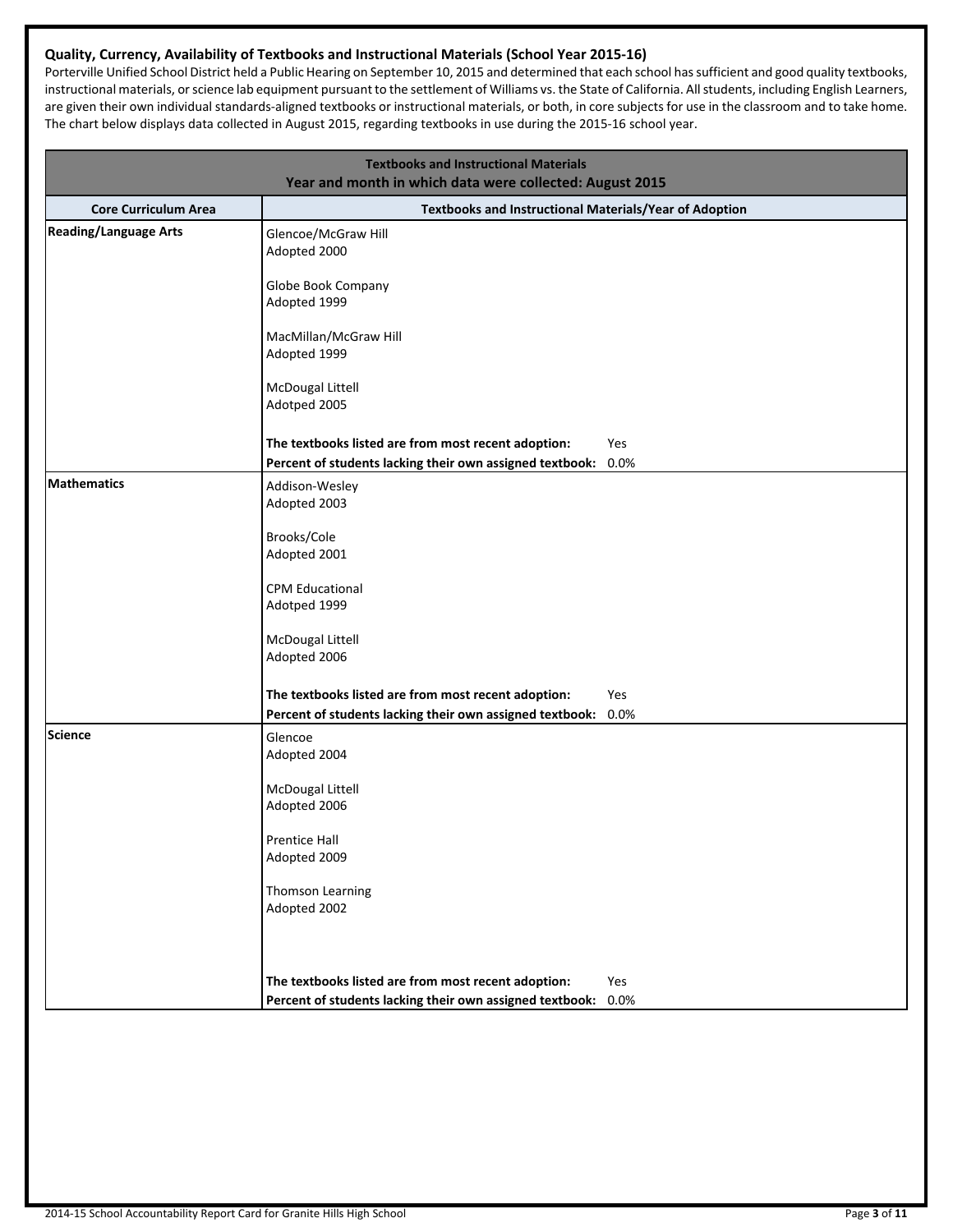| <b>Textbooks and Instructional Materials</b><br>Year and month in which data were collected: August 2015 |                                                                                                                                                                                              |  |  |  |  |  |
|----------------------------------------------------------------------------------------------------------|----------------------------------------------------------------------------------------------------------------------------------------------------------------------------------------------|--|--|--|--|--|
| <b>Core Curriculum Area</b>                                                                              | <b>Textbooks and Instructional Materials/Year of Adoption</b>                                                                                                                                |  |  |  |  |  |
| History-Social Science                                                                                   | Glencoe<br>Adopted 1999<br>McDougal Littell<br>Adopted 2006<br>McGraw-Hill<br>Adopted 1999<br><b>Prentice Hall</b><br>Adopted 1999                                                           |  |  |  |  |  |
| <b>Foreign Language</b>                                                                                  | The textbooks listed are from most recent adoption:<br>Yes<br>Percent of students lacking their own assigned textbook: 0.0%<br>Percent of students lacking their own assigned textbook: 0.0% |  |  |  |  |  |
| <b>Health</b>                                                                                            | Percent of students lacking their own assigned textbook: 0.0%                                                                                                                                |  |  |  |  |  |
| <b>Visual and Performing Arts</b>                                                                        | Percent of students lacking their own assigned textbook: 0.0%                                                                                                                                |  |  |  |  |  |
| Science Laboratory Equipment                                                                             | Percent of students lacking their own assigned textbook: 0.0%                                                                                                                                |  |  |  |  |  |

#### **School Facility Conditions and Planned Improvements (Most Recent Year)**

Granite Hills High School was originally constructed in 1999 and is currently comprised of 58 classrooms (including portables), a library/media center, three computer labs, two science labs, two staff rooms, a cafeteria, six athletic fields, two gymnasiums, an olympic-size swimming pool, the main office, the guidance office, and the career center. Additionally, in 2002-03, construction of a 7,000-seat football/soccer stadium was completed, named for Jacob C. Rankin. In the summer of 2009 a new surface was added to "The Pyramid". The chart displays the results of the most recent school facilities inspection, provided by the district in July 2015.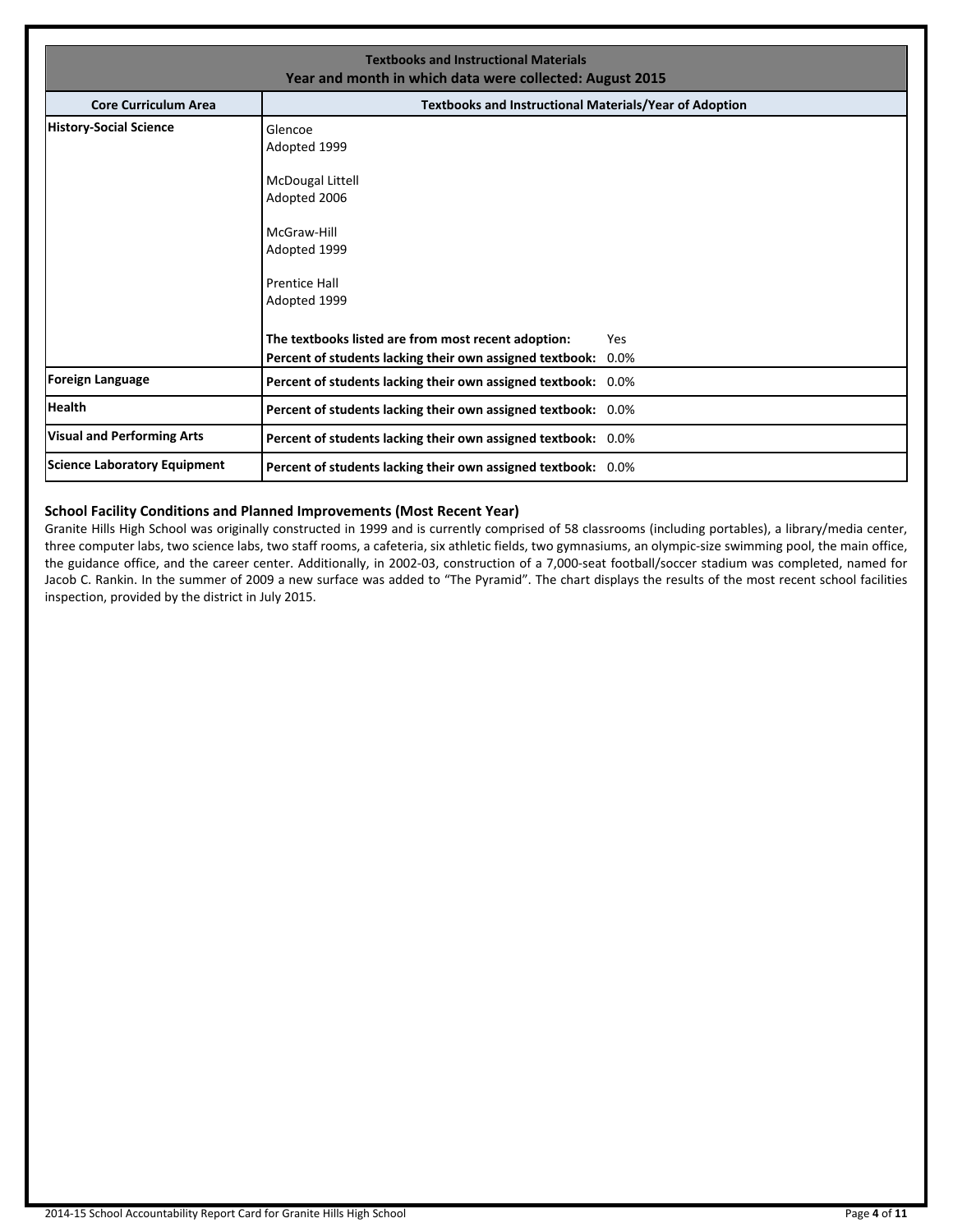| <b>School Facility Good Repair Status (Most Recent Year)</b><br>Year and month in which data were collected: 07/15/2015 |                  |                      |           |      |  |                          |                                                                                                                                                                                                                                                                                                                                                                                                                                                                                                                                                                                                                                                                                                                                                                                                                                                                                                                                                                                                                                                                                                                                                                                                                                                                                                                                                                   |
|-------------------------------------------------------------------------------------------------------------------------|------------------|----------------------|-----------|------|--|--------------------------|-------------------------------------------------------------------------------------------------------------------------------------------------------------------------------------------------------------------------------------------------------------------------------------------------------------------------------------------------------------------------------------------------------------------------------------------------------------------------------------------------------------------------------------------------------------------------------------------------------------------------------------------------------------------------------------------------------------------------------------------------------------------------------------------------------------------------------------------------------------------------------------------------------------------------------------------------------------------------------------------------------------------------------------------------------------------------------------------------------------------------------------------------------------------------------------------------------------------------------------------------------------------------------------------------------------------------------------------------------------------|
| <b>System Inspected</b>                                                                                                 |                  | <b>Repair Status</b> |           |      |  | <b>Repair Needed and</b> |                                                                                                                                                                                                                                                                                                                                                                                                                                                                                                                                                                                                                                                                                                                                                                                                                                                                                                                                                                                                                                                                                                                                                                                                                                                                                                                                                                   |
|                                                                                                                         | Good             |                      | Fair      |      |  | Poor                     | <b>Action Taken or Planned</b>                                                                                                                                                                                                                                                                                                                                                                                                                                                                                                                                                                                                                                                                                                                                                                                                                                                                                                                                                                                                                                                                                                                                                                                                                                                                                                                                    |
| Systems:<br>Gas Leaks, Mechanical/HVAC, Sewer                                                                           | X                |                      |           |      |  |                          |                                                                                                                                                                                                                                                                                                                                                                                                                                                                                                                                                                                                                                                                                                                                                                                                                                                                                                                                                                                                                                                                                                                                                                                                                                                                                                                                                                   |
|                                                                                                                         |                  |                      |           |      |  |                          |                                                                                                                                                                                                                                                                                                                                                                                                                                                                                                                                                                                                                                                                                                                                                                                                                                                                                                                                                                                                                                                                                                                                                                                                                                                                                                                                                                   |
| Interior:<br>Interior Surfaces<br><b>Cleanliness:</b>                                                                   | X                |                      |           |      |  | $\pmb{\mathsf{X}}$       | Rm 205 door needs bottom weather<br>stripping; library & rm 404 damaged base<br>boards around computer station; rm 406<br>& 408 stained ceiling tile; rm 408 door<br>jam to kitchen needs repair & tear in<br>rubber drop zone; rm 410 & 411 missing<br>electrical cover; rm 412 torn<br>carpet/broken base boards on computer<br>station; 505A & 506 stained ceiling tiles;<br>rm 803, 806, 807, 815, 817 stained ceiling<br>tiles; rm 816 stained carpet from paint;<br>cafeteria trash can partition in girls<br>restroom is missing; rm 1011 rip in wall<br>covering; rm 1012 & 1013 stained ceiling<br>tiles; 1000 building boys restroom broken<br>hand dryer/graffiti on wall/broken urinal;<br>1000 building water fountain doesn't<br>work; 1100 building girls restroom paint<br>peeling on ceiling; rm 1106 damaged base<br>boards around computer station; rm 1107<br>holes in west wall; rm 1109 damaged base<br>boards around computer stations/stained<br>ceiling tiles; rm 1110 & 1111 stained<br>ceiling tiles; rm 1113 damaged base board<br>and wall patch on west wall/loose door<br>handle; rm 901 stained ceiling tiles; rm<br>907 broken light lens; mini gym light<br>out/missing clock; girls locker room light<br>out in restroom hand dryer broken; boys<br>locker room light out in restroom hand<br>dryer broken; main gym light out |
| Overall Cleanliness, Pest/ Vermin Infestation                                                                           |                  |                      |           |      |  |                          |                                                                                                                                                                                                                                                                                                                                                                                                                                                                                                                                                                                                                                                                                                                                                                                                                                                                                                                                                                                                                                                                                                                                                                                                                                                                                                                                                                   |
| Electrical:<br>Electrical                                                                                               | X                |                      |           |      |  |                          | Gym 903 - Broken light lens.<br>Gym 904 - Broken light lens.<br>Main Gym- Light out<br>Boys and Girls Locke Room- Light out                                                                                                                                                                                                                                                                                                                                                                                                                                                                                                                                                                                                                                                                                                                                                                                                                                                                                                                                                                                                                                                                                                                                                                                                                                       |
| <b>Restrooms/Fountains:</b><br>Restrooms, Sinks/ Fountains                                                              | X                |                      |           |      |  |                          | Gym Building- Main Gym - Broken<br>drinking fountain, missing tile at fountain<br>area.<br>Boys Restroom 1000 Building- Broken<br>Hand Dryer/Graffiti On Wall/Broken Light<br>Switch/Broken Urnal<br>Water Fountain 1000 building- Water<br>Fountain Doesn't Work                                                                                                                                                                                                                                                                                                                                                                                                                                                                                                                                                                                                                                                                                                                                                                                                                                                                                                                                                                                                                                                                                                 |
| Safety:<br>Fire Safety, Hazardous Materials                                                                             | X                |                      |           |      |  |                          |                                                                                                                                                                                                                                                                                                                                                                                                                                                                                                                                                                                                                                                                                                                                                                                                                                                                                                                                                                                                                                                                                                                                                                                                                                                                                                                                                                   |
| Structural:<br><b>Structural Damage, Roofs</b>                                                                          | X                |                      |           |      |  |                          |                                                                                                                                                                                                                                                                                                                                                                                                                                                                                                                                                                                                                                                                                                                                                                                                                                                                                                                                                                                                                                                                                                                                                                                                                                                                                                                                                                   |
| External:<br>Playground/School Grounds, Windows/Doors/Gates/Fences                                                      | X                |                      |           |      |  |                          | stadium concrete lifting/bleacher benches<br>warping from ground shift on east side<br>bleachers                                                                                                                                                                                                                                                                                                                                                                                                                                                                                                                                                                                                                                                                                                                                                                                                                                                                                                                                                                                                                                                                                                                                                                                                                                                                  |
| <b>Overall Rating</b>                                                                                                   | <b>Exemplary</b> |                      | Good<br>X | Fair |  | Poor                     |                                                                                                                                                                                                                                                                                                                                                                                                                                                                                                                                                                                                                                                                                                                                                                                                                                                                                                                                                                                                                                                                                                                                                                                                                                                                                                                                                                   |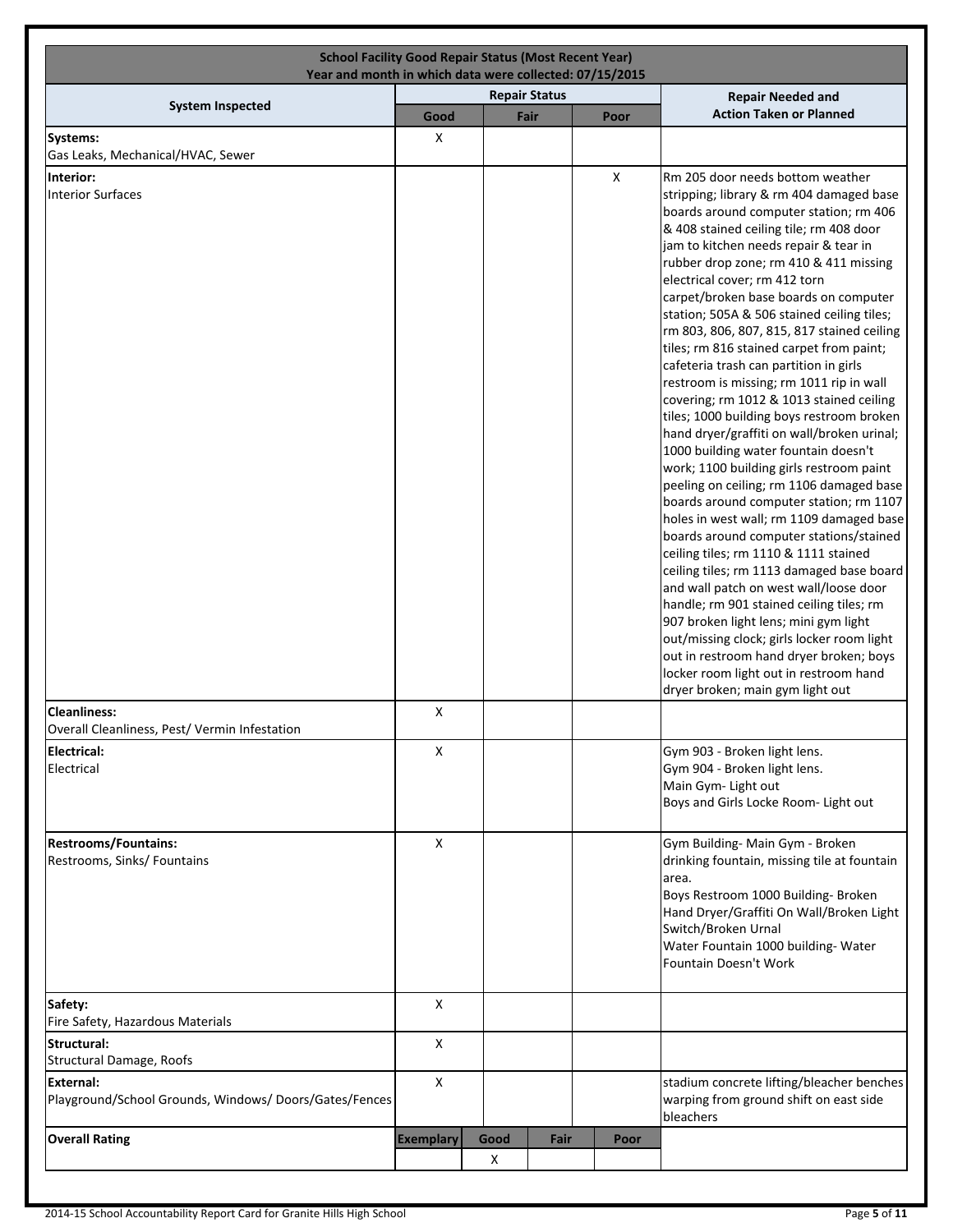## **B. Pupil Outcomes**

#### **State Priority: Pupil Achievement**

The SARC provides the following information relevant to the State priority: Pupil Achievement (Priority 4):

- Statewide assessments (i.e., California Assessment of Student Performance and Progress [CAASPP], Science California Standards Tests); and
- The percentage of pupils who have successfully completed courses that satisfy the requirements for entrance to the University of California and the California State University, or career technical education sequences or programs of study

#### **2014-15 CAASPP Results for All Students**

| Subject | Percent of Students Meeting or Exceeding the State Standards |                 |              |
|---------|--------------------------------------------------------------|-----------------|--------------|
|         | <b>School</b>                                                | <b>District</b> | <b>State</b> |
| iela    | 50                                                           | 29              | 44           |
| Math    | 15                                                           | 19              | 33           |

\* Percentages are not calculated when the number of students tested is ten or less, either because the number of students in this category is too small for statistical accuracy or to protect student privacy.

|                                                                                                     | <b>CAASPP Results for All Students - Three-Year Comparison</b> |    |               |    |                 |                                                       |    |              |    |    |
|-----------------------------------------------------------------------------------------------------|----------------------------------------------------------------|----|---------------|----|-----------------|-------------------------------------------------------|----|--------------|----|----|
| Percent of Students Scoring at Proficient or Advanced<br>(meeting or exceeding the state standards) |                                                                |    |               |    |                 |                                                       |    |              |    |    |
|                                                                                                     | Subject                                                        |    | <b>School</b> |    | <b>District</b> |                                                       |    | <b>State</b> |    |    |
|                                                                                                     |                                                                |    |               |    |                 | 12-13 13-14 14-15 12-13 13-14 14-15 12-13 13-14 14-15 |    |              |    |    |
|                                                                                                     | Science                                                        | 38 | 26            | 22 | 43              | 42                                                    | 37 | 59           | 60 | 56 |

\* Results are for grades 5, 8, and 10. Scores are not shown when the number of students tested is ten or less, either because the number of students in this category is too small for statistical accuracy or to protect student privacy.

| Grade | 2014-15 Percent of Students Meeting Fitness Standards |        |        |  |  |  |
|-------|-------------------------------------------------------|--------|--------|--|--|--|
| Level | 4 of 6                                                | 5 of 6 | 6 of 6 |  |  |  |
| a     | 16.00                                                 | 22.30  | 31.70  |  |  |  |

Percentages are not calculated when the number of students tested is ten or less, either because the number of students in this category is too small for statistical accuracy or to protect student privacy.

| 2014-15 CAASPP Results by Student Group                        |                                                                        |  |  |  |  |
|----------------------------------------------------------------|------------------------------------------------------------------------|--|--|--|--|
| Group                                                          | <b>Percent of Students Scoring at</b><br><b>Proficient or Advanced</b> |  |  |  |  |
|                                                                | Science (grades 5, 8, and 10)                                          |  |  |  |  |
| All Students in the LEA                                        | 37                                                                     |  |  |  |  |
| All Student at the School                                      | 22                                                                     |  |  |  |  |
| Male                                                           | 22                                                                     |  |  |  |  |
| Female                                                         | 20                                                                     |  |  |  |  |
| <b>Black or African American</b>                               |                                                                        |  |  |  |  |
| American Indian or Alaska Native                               |                                                                        |  |  |  |  |
| Asian                                                          |                                                                        |  |  |  |  |
| <b>Filipino</b>                                                |                                                                        |  |  |  |  |
| <b>Hispanic or Latino</b>                                      | 20                                                                     |  |  |  |  |
| <b>Native Hawaiian or Pacific</b>                              |                                                                        |  |  |  |  |
| White                                                          | 25                                                                     |  |  |  |  |
| Two or More Races                                              |                                                                        |  |  |  |  |
| <b>Socioeconomically Disadvantaged</b>                         | --                                                                     |  |  |  |  |
| <b>English Learners</b>                                        | 0                                                                      |  |  |  |  |
| <b>Students with Disabilities</b>                              | 20                                                                     |  |  |  |  |
| <b>Students Receiving Migrant</b><br><b>Education Services</b> | 7                                                                      |  |  |  |  |
| <b>Foster Youth</b>                                            |                                                                        |  |  |  |  |

Scores are not shown when the number of students tested is ten or less, either because the number of students in this category is too small for statistical accuracy or to protect student privacy.

| School Year 2014-15 CAASPP Assessment Results - English Language Arts (ELA)<br>Disaggregated by Student Groups, Grades Three through Eight and Eleven |       |                           |                |                            |                                   |                                      |                               |                                    |  |  |
|-------------------------------------------------------------------------------------------------------------------------------------------------------|-------|---------------------------|----------------|----------------------------|-----------------------------------|--------------------------------------|-------------------------------|------------------------------------|--|--|
|                                                                                                                                                       |       | <b>Number of Students</b> |                | <b>Percent of Students</b> |                                   |                                      |                               |                                    |  |  |
| <b>Student Group</b>                                                                                                                                  | Grade | <b>Enrolled</b>           | <b>Tested</b>  | <b>Tested</b>              | <b>Standard</b><br><b>Not Met</b> | <b>Standard</b><br><b>Nearly Met</b> | <b>Standard</b><br><b>Met</b> | <b>Standard</b><br><b>Exceeded</b> |  |  |
| <b>All Students</b>                                                                                                                                   | 11    | 270                       | 268            | 99.3                       | 15                                | 35                                   | 38                            | 12                                 |  |  |
| Male                                                                                                                                                  | 11    | 270                       | 120            | 44.4                       | 18                                | 43                                   | 32                            | 7                                  |  |  |
| Female                                                                                                                                                | 11    | 270                       | 148            | 54.8                       | 12                                | 29                                   | 43                            | 16                                 |  |  |
| <b>Black or African American</b>                                                                                                                      | 11    | 270                       | $\overline{2}$ | 0.7                        | $\overline{\phantom{m}}$          |                                      | --                            | $- -$                              |  |  |
| American Indian or Alaska Native                                                                                                                      | 11    | 270                       | $\mathbf{1}$   | 0.4                        | $- -$                             |                                      | $-$                           | $- -$                              |  |  |
| Asian                                                                                                                                                 | 11    | 270                       | 4              | 1.5                        | $\overline{\phantom{a}}$          |                                      | $-$                           | $- -$                              |  |  |
| <b>Filipino</b>                                                                                                                                       | 11    | 270                       | $\mathbf{1}$   | 0.4                        | $\overline{\phantom{a}}$          | $ -$                                 | $ -$                          | $- -$                              |  |  |
| <b>Hispanic or Latino</b>                                                                                                                             | 11    | 270                       | 233            | 86.3                       | 14                                | 36                                   | 36                            | 13                                 |  |  |
| Native Hawaiian or Pacific Islander                                                                                                                   | 11    | 270                       | $\overline{2}$ | 0.7                        | --                                |                                      |                               | $- -$                              |  |  |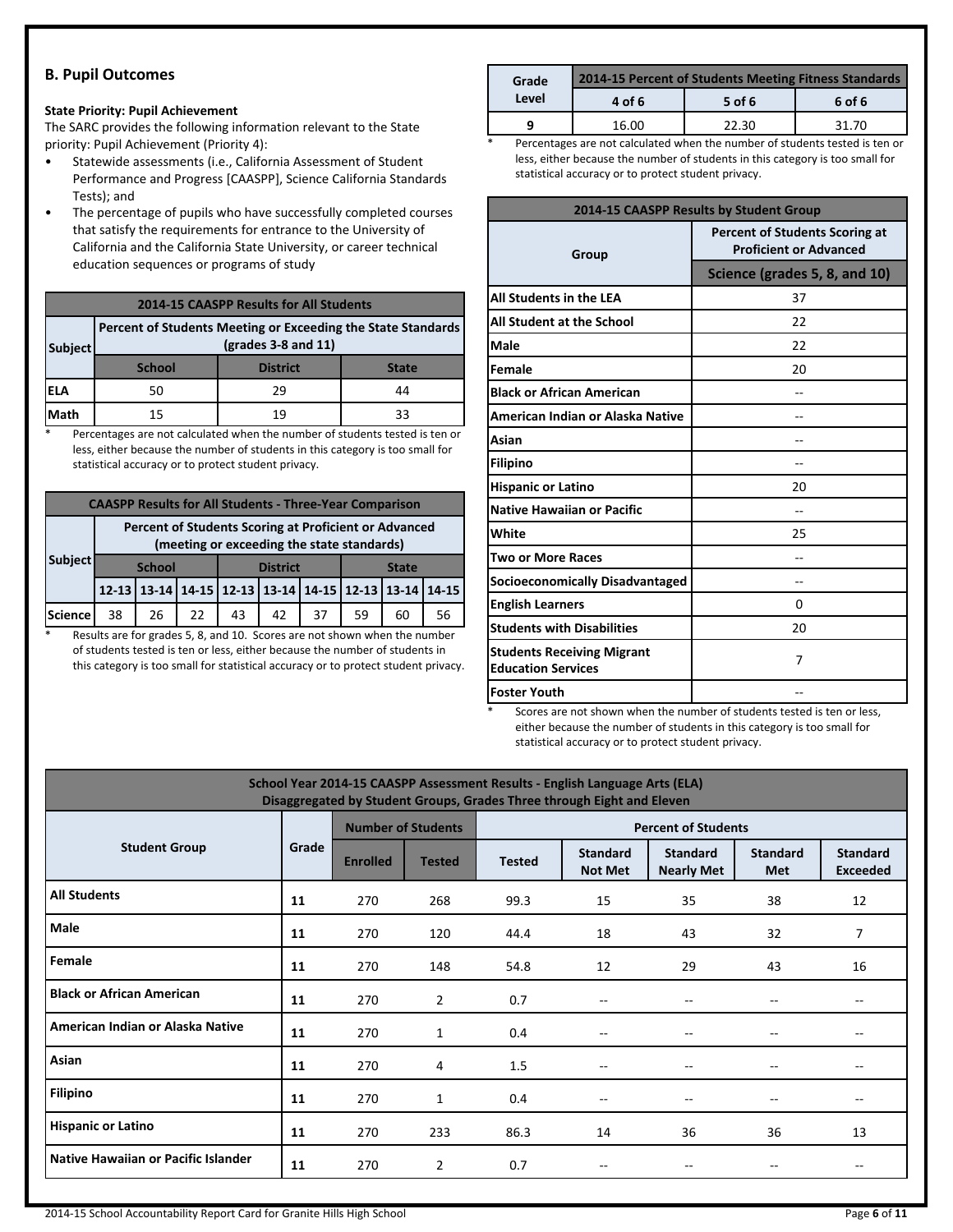| School Year 2014-15 CAASPP Assessment Results - English Language Arts (ELA)<br>Disaggregated by Student Groups, Grades Three through Eight and Eleven |       |                 |                           |               |                                   |                                      |                        |                                    |  |  |
|-------------------------------------------------------------------------------------------------------------------------------------------------------|-------|-----------------|---------------------------|---------------|-----------------------------------|--------------------------------------|------------------------|------------------------------------|--|--|
|                                                                                                                                                       |       |                 | <b>Number of Students</b> |               |                                   | <b>Percent of Students</b>           |                        |                                    |  |  |
| <b>Student Group</b>                                                                                                                                  | Grade | <b>Enrolled</b> | <b>Tested</b>             | <b>Tested</b> | <b>Standard</b><br><b>Not Met</b> | <b>Standard</b><br><b>Nearly Met</b> | <b>Standard</b><br>Met | <b>Standard</b><br><b>Exceeded</b> |  |  |
| White                                                                                                                                                 | 11    | 270             | 23                        | 8.5           | 13                                | 30                                   | 48                     | 9                                  |  |  |
| <b>Two or More Races</b>                                                                                                                              | 11    | 270             | $\overline{2}$            | 0.7           | $\hspace{0.05cm}$                 | --                                   |                        | --                                 |  |  |
| <b>Socioeconomically Disadvantaged</b>                                                                                                                | 11    | 270             | 242                       | 89.6          | 15                                | 36                                   | 36                     | 12                                 |  |  |
| <b>Students with Disabilities</b>                                                                                                                     | 11    | 270             | 14                        | 5.2           | 79                                | 14                                   | 7                      | 0                                  |  |  |
| <b>Students Receiving Migrant Education</b><br><b>Services</b>                                                                                        | 11    | 270             | 45                        | 16.7          | 16                                | 38                                   | 40                     | 7                                  |  |  |
| <b>Foster Youth</b>                                                                                                                                   | 11    |                 |                           |               |                                   |                                      |                        |                                    |  |  |

Double dashes (--) appear in the table when the number of students is ten or less, either because the number of students in this category is too small for statistical accuracy or to protect student privacy. The number of students tested includes students that did not receive a score; however, the number of students tested is not the number that was used to calculate the achievement level percentages. The achievement level percentages are calculated using students with scores.

| <b>School Year 2014-15 CAASPP Assessment Results - Mathematics</b><br>Disaggregated by Student Groups, Grades Three through Eight and Eleven |       |                 |                           |                            |                                   |                                      |                          |                                    |  |
|----------------------------------------------------------------------------------------------------------------------------------------------|-------|-----------------|---------------------------|----------------------------|-----------------------------------|--------------------------------------|--------------------------|------------------------------------|--|
|                                                                                                                                              |       |                 | <b>Number of Students</b> | <b>Percent of Students</b> |                                   |                                      |                          |                                    |  |
| <b>Student Group</b>                                                                                                                         | Grade | <b>Enrolled</b> | <b>Tested</b>             | <b>Tested</b>              | <b>Standard</b><br><b>Not Met</b> | <b>Standard</b><br><b>Nearly Met</b> | <b>Standard</b><br>Met   | <b>Standard</b><br><b>Exceeded</b> |  |
| <b>All Students</b>                                                                                                                          | 11    | 270             | 267                       | 98.9                       | 52                                | 34                                   | 12                       | $\overline{2}$                     |  |
| Male                                                                                                                                         | 11    | 270             | 119                       | 44.1                       | 55                                | 34                                   | 10                       | 1                                  |  |
| Female                                                                                                                                       | 11    | 270             | 148                       | 54.8                       | 49                                | 33                                   | 14                       | 3                                  |  |
| <b>Black or African American</b>                                                                                                             | 11    | 270             | $\overline{2}$            | 0.7                        | $\overline{\phantom{a}}$          | $\overline{a}$                       | $\overline{a}$           | $\overline{a}$                     |  |
| American Indian or Alaska Native                                                                                                             | 11    | 270             | $\mathbf{1}$              | 0.4                        | $\overline{\phantom{a}}$          | $-$                                  | $-$                      | $-$                                |  |
| Asian                                                                                                                                        | 11    | 270             | 4                         | 1.5                        | $-$                               | $\overline{a}$                       | $\overline{a}$           | $\overline{a}$                     |  |
| <b>Filipino</b>                                                                                                                              | 11    | 270             | $\mathbf{1}$              | 0.4                        | $-$                               | $\overline{a}$                       | $\overline{\phantom{a}}$ | $-$                                |  |
| <b>Hispanic or Latino</b>                                                                                                                    | 11    | 270             | 232                       | 85.9                       | 50                                | 35                                   | 13                       | $\overline{2}$                     |  |
| <b>Native Hawaiian or Pacific Islander</b>                                                                                                   | 11    | 270             | $\overline{2}$            | 0.7                        | $\overline{\phantom{a}}$          | $-$                                  | $\overline{\phantom{a}}$ | $-$                                |  |
| White                                                                                                                                        | 11    | 270             | 23                        | 8.5                        | 57                                | 26                                   | 13                       | 4                                  |  |
| <b>Two or More Races</b>                                                                                                                     | 11    | 270             | $\overline{2}$            | 0.7                        | $\overline{\phantom{a}}$          | $\overline{a}$                       | $\overline{\phantom{a}}$ | $\overline{a}$                     |  |
| <b>Socioeconomically Disadvantaged</b>                                                                                                       | 11    | 270             | 241                       | 89.3                       | 52                                | 33                                   | 12                       | $\overline{2}$                     |  |
| <b>Students with Disabilities</b>                                                                                                            | 11    | 270             | 14                        | 5.2                        | 100                               | $\Omega$                             | 0                        | 0                                  |  |
| <b>Students Receiving Migrant Education</b><br><b>Services</b>                                                                               | 11    | 270             | 45                        | 16.7                       | 51                                | 31                                   | 13                       | 4                                  |  |
| <b>Foster Youth</b>                                                                                                                          | 11    | $\sim$          | $\overline{\phantom{a}}$  | $\overline{a}$             | $\frac{1}{2}$                     | --                                   | --                       | $\overline{a}$                     |  |

Double dashes (--) appear in the table when the number of students is ten or less, either because the number of students in this category is too small for statistical accuracy or to protect student privacy. The number of students tested includes students that did not receive a score; however, the number of students tested is not the number that was used to calculate the achievement level percentages. The achievement level percentages are calculated using students with scores.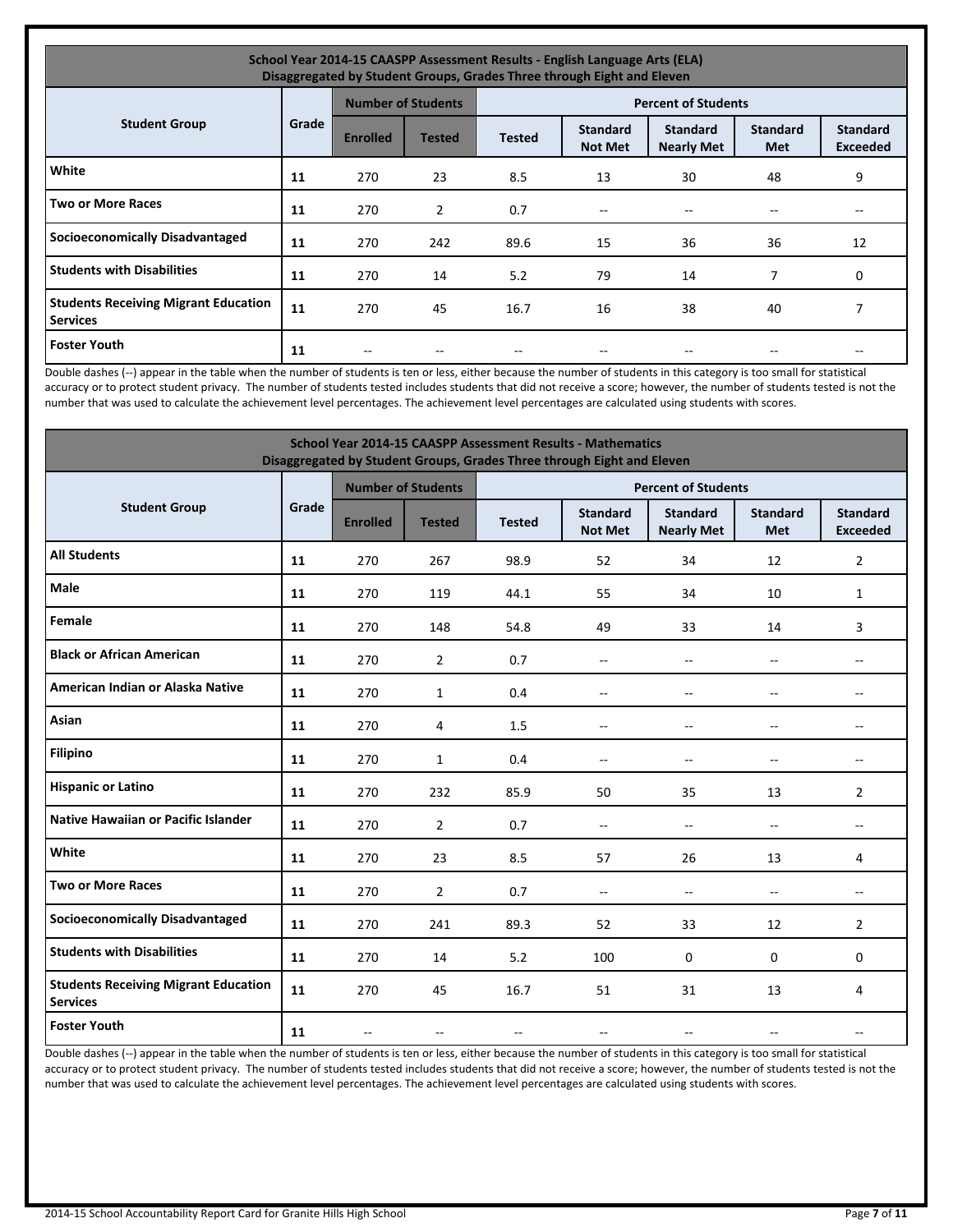## **C. Engagement**

## **State Priority: Parental Involvement**

- The SARC provides the following information relevant to the Parental Involvement State Priority (Priority 3):
- Efforts the school district makes to seek parent input in making decisions for the school district and each schoolsite.

## **Opportunities for Parental Involvement**

Parents and the community are very supportive of the educational programs in the Porterville Unified School District.

Parents and guardians are always welcome on campus and can support their child's learning environment by:

- 1) Monitoring school attendance and academic progress using school-wide ABI tracking system
- 2) Attend school hosted parent orientations and participate in extra-curricular activities

3) Stay connected and informed by visiting "The Daily Roar" (on-line newspaper), "The Grizzly Quarterly" (quarterly newspaper) and our school website.

4) Planning and participating in activities at home that are supportive of classroom activities

5) Volunteering at school

6) Participating in decision-making processes by attending English Learner Advisory Committee and/or School Site Council meetings.

## Contact Information

Parents who wish to participate in the school's leadership teams, school committees, school activities, or become a volunteer may contact the main office at (559) 782-7075. The district's website (www.portervilleschools.org) also provides a variety of helpful resources and information for parents, students, staff, and community members.

## **State Priority: School Climate**

The SARC provides the following information relevant to the School Climate State Priority (Priority 6):

• Pupil suspension rates, pupil expulsion rates; and other local measures on the sense of safety.

## **School Safety Plan**

The safety of students and staff is a primary concern of Granite Hills High School. Teachers and administrators supervise students on campus before and after school and during breaks, while noon-duty supervisors monitor students during the lunch break. All visitors must sign in at the principal's office and receive proper authorization to be on campus. Visitors are asked by the staff to display their pass at all times. PUSD has also mandated that all district employees wear proper identification badges. For the safety of our students, all volunteers are fingerprinted and cleared through the Department of Justice. Appointments are made with the school secretary.

The School Site Safety Plan was most recently revised in fall 2014 by the Assistant Principal. Key elements of the plan focus on emergency preparedness. The school is in compliance with the laws, rules, and regulations pertaining to hazardous materials and state earthquake standards. Emergency drills are held on a regular basis. In addition to the emergency drills, all PUSD employees have participated in Active Shooter Awareness Training, provided by Porterville Police Department.

| <b>Suspensions and Expulsions</b> |         |         |         |  |  |  |  |  |
|-----------------------------------|---------|---------|---------|--|--|--|--|--|
| l School                          | 2012-13 | 2013-14 | 2014-15 |  |  |  |  |  |
| <b>Suspensions Rate</b>           | 8.72    | 6.27    | 7.39    |  |  |  |  |  |
| <b>Expulsions Rate</b>            | 0.40    | 0.56    | 0.90    |  |  |  |  |  |
| <b>District</b>                   | 2012-13 | 2013-14 | 2014-15 |  |  |  |  |  |
| <b>Suspensions Rate</b>           | 5.91    | 5.95    | 5.91    |  |  |  |  |  |
| <b>Expulsions Rate</b>            | 0.25    | 0.64    | 0.34    |  |  |  |  |  |
| State                             | 2012-13 | 2013-14 | 2014-15 |  |  |  |  |  |
| <b>Suspensions Rate</b>           | 5.07    | 4.36    | 3.80    |  |  |  |  |  |
| <b>Expulsions Rate</b>            | 0.13    | 0.10    | 0.09    |  |  |  |  |  |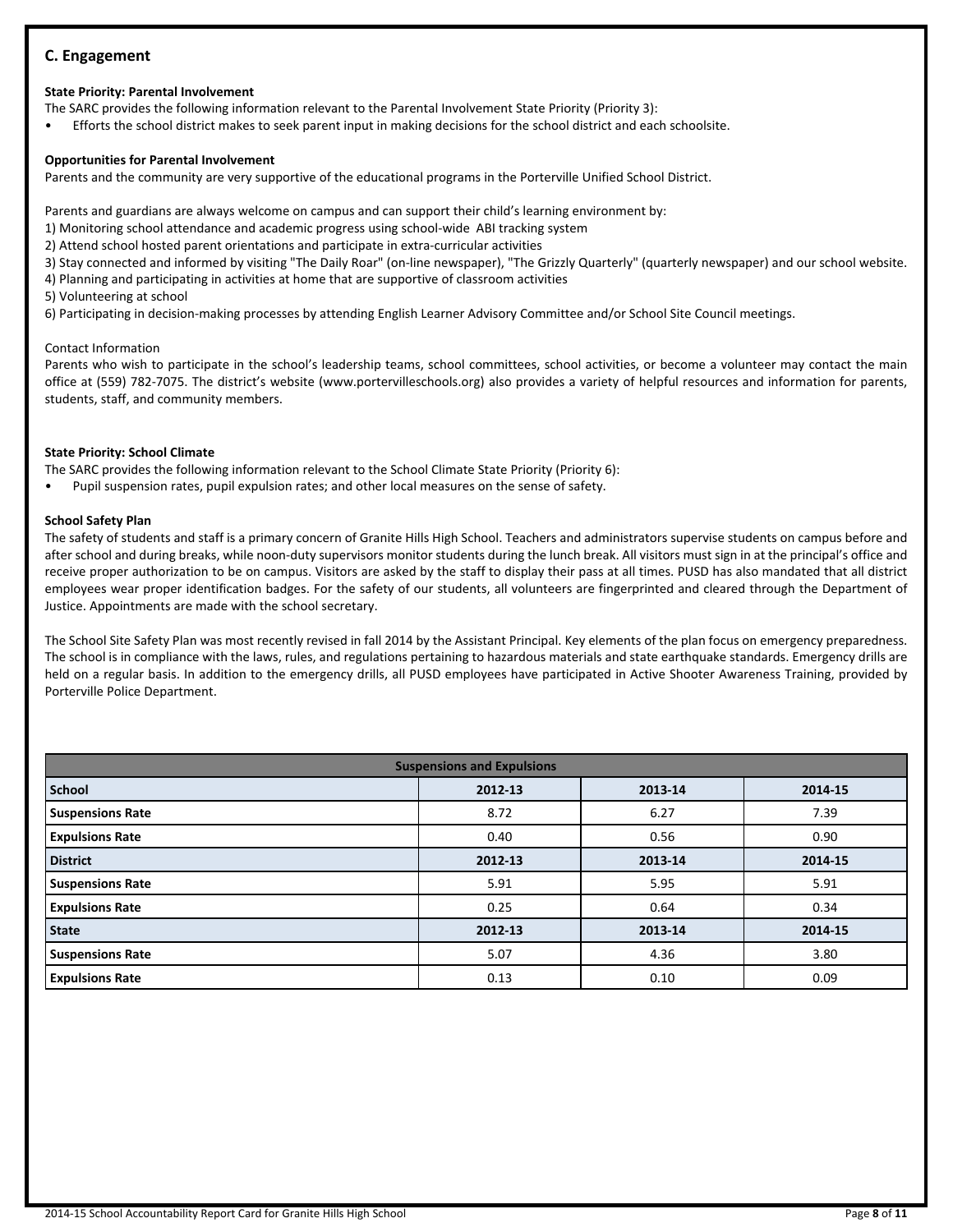## **D. Other SARC Information**

The information in this section is required to be in the SARC but is not included in the state priorities for LCFF.

| 2014-15 Adequate Yearly Progress Overall and by Criteria                |                    |     |     |  |  |  |  |  |  |
|-------------------------------------------------------------------------|--------------------|-----|-----|--|--|--|--|--|--|
| <b>AYP Criteria</b><br><b>School</b><br><b>District</b><br><b>State</b> |                    |     |     |  |  |  |  |  |  |
| <b>English Language Arts</b>                                            |                    |     |     |  |  |  |  |  |  |
| <b>Met Participation Rate</b>                                           | Yes                | Yes | Yes |  |  |  |  |  |  |
| Met Percent Proficient                                                  | N/A                | N/A | N/A |  |  |  |  |  |  |
|                                                                         | <b>Mathematics</b> |     |     |  |  |  |  |  |  |
| <b>Met Participation Rate</b>                                           | Yes                | Yes | Yes |  |  |  |  |  |  |
| <b>Met Percent Proficient</b>                                           | N/A                | N/A | N/A |  |  |  |  |  |  |
| Made AYP Overall                                                        | Yes                | No  | Yes |  |  |  |  |  |  |
| Met Attendance Rate                                                     | N/A                | Yes | Yes |  |  |  |  |  |  |
| Met Graduation Rate                                                     | Yes                | No  | Yes |  |  |  |  |  |  |

| 2015-16 Federal Intervention Program                      |           |           |  |  |  |  |  |
|-----------------------------------------------------------|-----------|-----------|--|--|--|--|--|
| <b>School</b><br><b>District</b><br><b>Indicator</b>      |           |           |  |  |  |  |  |
| <b>Program Improvement Status</b>                         | $In$ PI   | In PI     |  |  |  |  |  |
| <b>First Year of Program Improvement</b>                  | 2009-2010 | 2006-2007 |  |  |  |  |  |
| Year in Program Improvement                               | Year 5    | Year 3    |  |  |  |  |  |
| <b>Number of Schools Currently in Program Improvement</b> |           | 16        |  |  |  |  |  |
| Percent of Schools Currently in Program Improvement       |           | 80.0      |  |  |  |  |  |

| Average Class Size and Class Size Distribution (Secondary) |         |         |         |          |         |         |           |         |    |                   |             |         |
|------------------------------------------------------------|---------|---------|---------|----------|---------|---------|-----------|---------|----|-------------------|-------------|---------|
| <b>Number of Classrooms*</b><br><b>Average Class Size</b>  |         |         |         |          |         |         |           |         |    |                   |             |         |
|                                                            |         |         |         | $1 - 22$ |         |         | $23 - 32$ |         |    | $33+$             |             |         |
| <b>Subject</b>                                             | 2012-13 | 2013-14 | 2014-15 | 2012-13  | 2013-14 | 2014-15 | 2012-13   | 2013-14 |    | 2014-15   2012-13 | $ 2013-14 $ | 2014-15 |
| <b>English</b>                                             | 22      | 23      | 24      | 25       | 16      | 18      | 25        | 32      | 21 | 8                 | 4           | 12      |
| Math                                                       | 27      | 26      | 28      | 8        | 9       | 6       | 20        | 29      | 23 | 14                |             | 13      |
| <b>Science</b>                                             | 26      | 30      | 26      | 8        | 4       | 6       | 24        | 19      | 25 | 3                 | 11          | 9       |
| SS                                                         | 29      | 28      | 27      |          |         | 4       | 18        | 25      | 24 | q                 |             | h       |

\* Number of classes indicates how many classrooms fall into each size category (a range of total students per classroom). At the secondary school level, this information is reported by subject area rather than grade level.

| <b>Academic Counselors and Other Support Staff at this School</b> |   |  |  |  |  |  |
|-------------------------------------------------------------------|---|--|--|--|--|--|
| <b>Number of Full-Time Equivalent (FTE)</b>                       |   |  |  |  |  |  |
| <b>Academic Counselor</b>                                         | 4 |  |  |  |  |  |
| <b>Counselor (Social/Behavioral or Career Development)</b>        |   |  |  |  |  |  |
| Library Media Teacher (Librarian)                                 |   |  |  |  |  |  |
| Library Media Services Staff (Paraprofessional)                   | 1 |  |  |  |  |  |
| <b>Psychologist</b>                                               | 1 |  |  |  |  |  |
| <b>Social Worker</b>                                              |   |  |  |  |  |  |
| <b>Nurse</b>                                                      |   |  |  |  |  |  |
| Speech/Language/Hearing Specialist                                |   |  |  |  |  |  |
| <b>Resource Specialist</b>                                        | 2 |  |  |  |  |  |
| Other                                                             |   |  |  |  |  |  |
| <b>Average Number of Students per Staff Member</b>                |   |  |  |  |  |  |
|                                                                   |   |  |  |  |  |  |

**Academic Counselor** 250

One Full Time Equivalent (FTE) equals one staff member working full time; one FTE could also represent two staff members who each work 50 percent of full time.

#### **Professional Development provided for Teachers**

A constructive evaluation process promotes quality instruction and is a fundamental element in a sound educational program. Evaluations and formal observations are designed to encourage common goals and to comply with the state's evaluation criteria and district policies. Temporary and probationary teachers are evaluated annually and tenured teachers are evaluated every other year.

Evaluations are conducted by site administrators, who have been trained and certified for competency to perform teacher evaluations. Evaluation criteria includes the following:

- Engaging and Supporting all Students in Learning
- Understanding and Organizing Subject Matter for Student Learning
- Assessing Student Learning
- Creating and Maintaining Effective Environments for Student Learning
- Planning Instruction and Designing Learning Experiences for all Students
- Developing as a Professional Educator

Staff members build teaching skills and concepts through participating in professional development that focus on improving instruction and assessment. Teacher collaboration time is utilized during Monday extended day schedule and designated Wednesday minimum days.

During this time, teachers are offered a broad-based variety of professional growth opportunities in curriculum, instruction, and assessments. School-wide focus will include aligning instruction with CC shifts and meeting Progress Adviser instructional goals. PUSD is currently transitioning and fostering change in the areas of Common Core, one to one technology and Linked Learning.

For additional support in their profession, teachers may enlist the services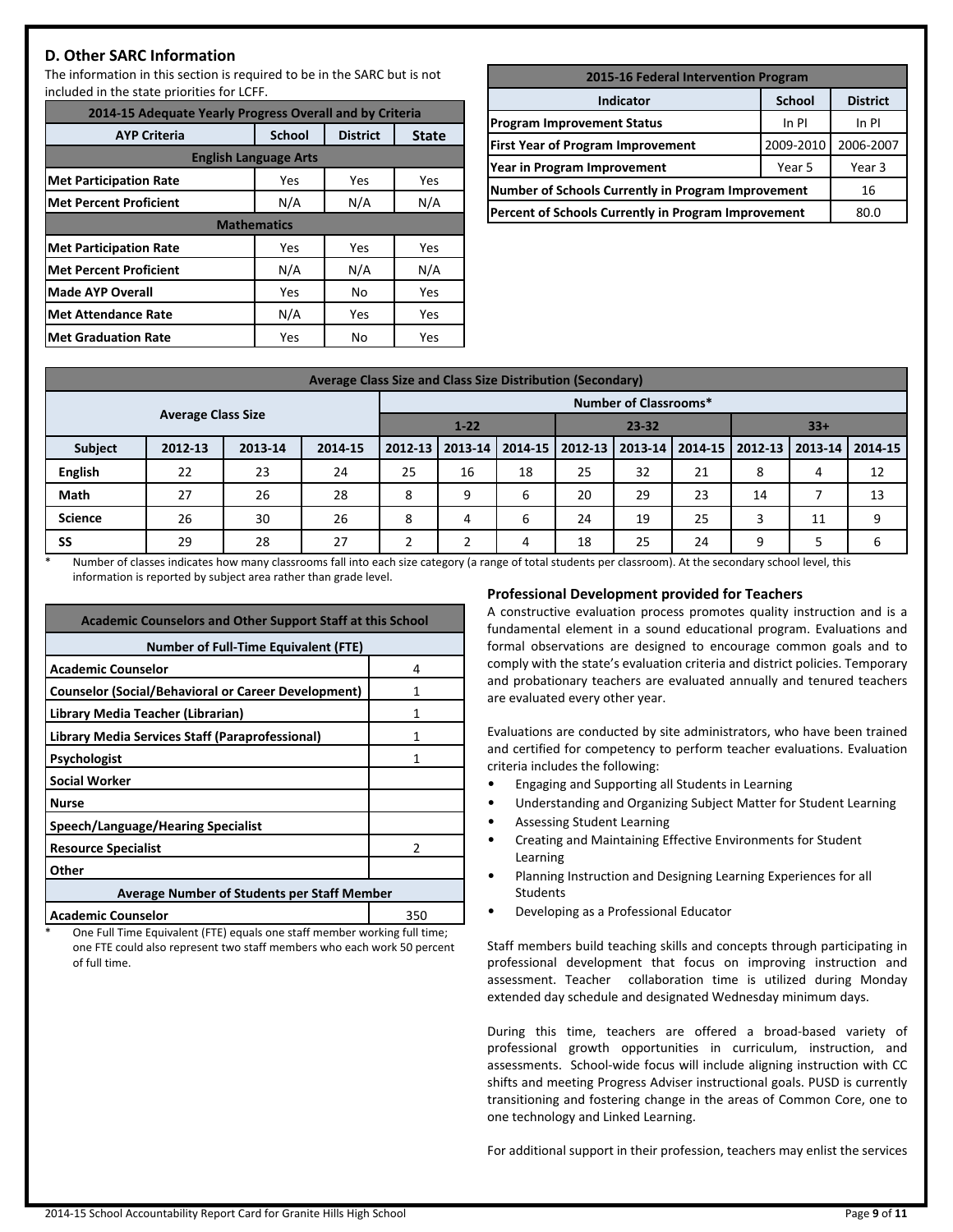of the district's Beginning Teacher Support and Assessment (BTSA) facilitator and/or the Peer Assistance and Review (PAR) program.

| FY 2013-14 Teacher and Administrative Salaries |                                   |                                                                  |  |  |  |  |  |  |
|------------------------------------------------|-----------------------------------|------------------------------------------------------------------|--|--|--|--|--|--|
| Category                                       | <b>District</b><br>Amount         | <b>State Average for</b><br><b>Districts In Same</b><br>Category |  |  |  |  |  |  |
| <b>Beginning Teacher Salary</b>                | \$43,580                          | \$43,062                                                         |  |  |  |  |  |  |
| <b>Mid-Range Teacher Salary</b>                | \$65,824                          | \$67,927                                                         |  |  |  |  |  |  |
| <b>Highest Teacher Salary</b>                  | \$85,004                          | \$87,811                                                         |  |  |  |  |  |  |
| <b>Average Principal Salary (ES)</b>           | \$143,127                         | \$110,136                                                        |  |  |  |  |  |  |
| <b>Average Principal Salary (MS)</b>           | \$134,920                         | \$115,946                                                        |  |  |  |  |  |  |
| <b>Average Principal Salary (HS)</b>           | \$142,109                         | \$124,865                                                        |  |  |  |  |  |  |
| <b>Superintendent Salary</b>                   | \$192,148                         | \$211,869                                                        |  |  |  |  |  |  |
|                                                | <b>Percent of District Budget</b> |                                                                  |  |  |  |  |  |  |
| <b>Teacher Salaries</b>                        | 37%                               | 39%                                                              |  |  |  |  |  |  |
| <b>Administrative Salaries</b>                 | 4%                                | 5%                                                               |  |  |  |  |  |  |

| FY 2013-14 Expenditures Per Pupil and School Site Teacher Salaries |                                        |                   |                     |          |  |  |  |  |
|--------------------------------------------------------------------|----------------------------------------|-------------------|---------------------|----------|--|--|--|--|
|                                                                    | Average<br><b>Teacher</b>              |                   |                     |          |  |  |  |  |
| Level                                                              | <b>Total</b>                           | <b>Restricted</b> | <b>Unrestricted</b> |          |  |  |  |  |
| <b>School Site</b>                                                 | \$6,853                                | \$727             | \$6,126             | \$65,867 |  |  |  |  |
| <b>District</b>                                                    |                                        |                   | \$6,336             | \$71,239 |  |  |  |  |
| <b>State</b>                                                       |                                        |                   | \$5,348             | \$71,529 |  |  |  |  |
| <b>Percent Difference: School Site/District</b>                    |                                        |                   | $-3.3$              | $-6.3$   |  |  |  |  |
|                                                                    | Percent Difference: School Site/ State |                   | 30.6                | $-5.0$   |  |  |  |  |

\* Cells with ♦ do not require data.

\* For detailed information on salaries, see the CDE Certificated Salaries & Benefits webpage at [www.cde.ca.gov/ds/fd/cs/](http://www.cde.ca.gov/ds/fd/cs/).

#### **Types of Services Funded**

In addition to general state funding, Porterville Unified School District received state and federal categorical funding for the following support programs:

- Title I, Basic Grant
- Title II, Teacher Quality & Technology
- Title III, Limited English Proficiency
- \* Title VII, Indian, Native Hawaiian, and Alaska Native Education

| 2014-15 California High School Exit Examination Grade Ten Results by Student Group |                       |                              |                 |                       |                    |                 |  |  |  |  |  |
|------------------------------------------------------------------------------------|-----------------------|------------------------------|-----------------|-----------------------|--------------------|-----------------|--|--|--|--|--|
|                                                                                    |                       | <b>English-Language Arts</b> |                 |                       | <b>Mathematics</b> |                 |  |  |  |  |  |
| Group                                                                              | <b>Not Proficient</b> | <b>Proficient</b>            | <b>Advanced</b> | <b>Not Proficient</b> | <b>Proficient</b>  | <b>Advanced</b> |  |  |  |  |  |
| All Students in the LEA                                                            | 59                    | 22                           | 20              | 56                    | 34                 | 11              |  |  |  |  |  |
| <b>All Students at the School</b>                                                  | 63                    | 21                           | 17              | 67                    | 26                 | 7               |  |  |  |  |  |
| <b>Male</b>                                                                        | 68                    | 20                           | 12              | 69                    | 24                 |                 |  |  |  |  |  |
| Female                                                                             | 58                    | 21                           | 21              | 66                    | 27                 | 6               |  |  |  |  |  |
| <b>Hispanic or Latino</b>                                                          | 61                    | 22                           | 17              | 66                    | 27                 | 8               |  |  |  |  |  |
| <b>White</b>                                                                       | 66                    | 18                           | 16              | 76                    | 24                 |                 |  |  |  |  |  |
| Socioeconomically Disadvantaged                                                    | 64                    | 22                           | 15              | 67                    | 25                 | 7               |  |  |  |  |  |
| <b>English Learners</b>                                                            | 95                    |                              | 5               | 91                    | 9                  |                 |  |  |  |  |  |
| <b>Students with Disabilities</b>                                                  | 92                    | 8                            |                 | 100                   |                    |                 |  |  |  |  |  |
| <b>Students Receiving Migrant Education Services</b>                               | 65                    | 20                           | 14              | 56                    | 40                 | 4               |  |  |  |  |  |

\* Percentages are not calculated when the number of students tested is ten or less, either because the number of students in this category is too small for statistical accuracy or to protect student privacy.